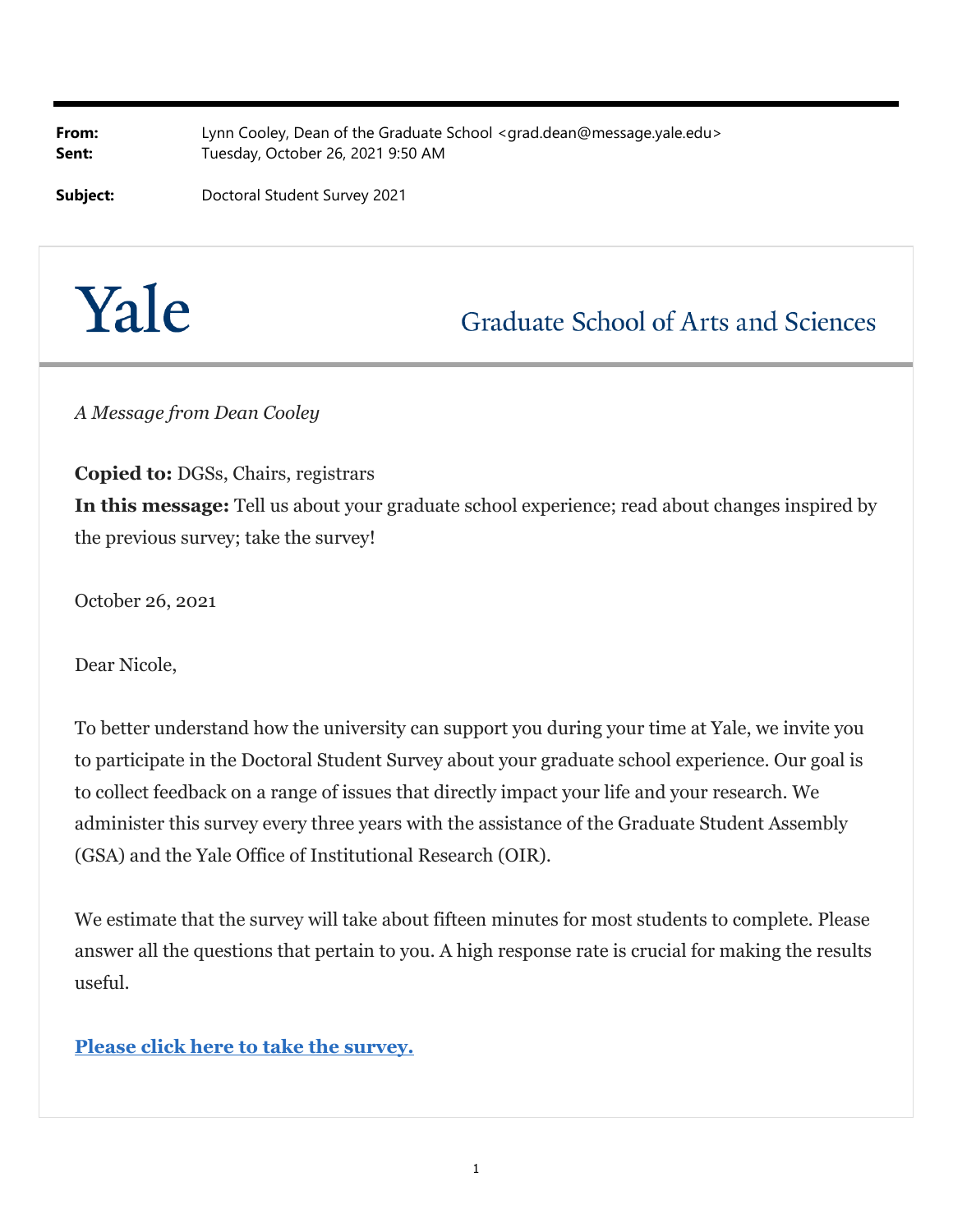The most important thing to know is that this survey translates into action.

Graduate student responses to the 2018 survey directly catalyzed many helpful changes at the program level, as well as in the Graduate School overall. This survey is one of the most powerful ways to express your concerns to us and inspire needed action within your departments. Here are several examples resulting from the previous survey:

**American Studies** created a graduate advisory committee with representation across all class cohorts**;** instituted advising teams of four faculty for each first- and second-year student in coursework**;** regularized a program officer position to support students with job placement and post-graduate opportunities; and in addition to a First Chapter Colloquium, instituted a 75% or three-chapter meeting to ensure support throughout the dissertation writing process.

**Anthropology** formed a regularly-convening Climate Committee including graduate students, faculty, and staff (the committee produced an official statement regarding values and inclusiveness to be included in the student handbook and departmental website); engaged in curriculum revision; held separate bystander intervention workshops for students, faculty, and staff; formed an anti-racist reading group; and hosted a series of antiracist pedagogy seminars.

**Chemistry** focused on the departmental Diversity Action Plan responses indicating that female and other under-represented students were less likely to find the environment welcoming. In response, the department created a 'diversity corner' in their newsletter and flyers to stress inclusiveness; started requiring a diversity statement from faculty applicants; held workshops on sexual harassment and discrimination; and initiated a mentoring program to provide personal guidance to incoming graduate students.

**History of Art** revised the graduate Methods course; continued conversations about antiracist pedagogy and curriculum; provided DEI training and teach-ins; offered 'Difficult Conversations' training sessions; created 'Futures in Art History' workshops; began the 'Alumni Forum' lecture series; and restored the program's social events, currently taking place outside in accordance with the university's guidelines

2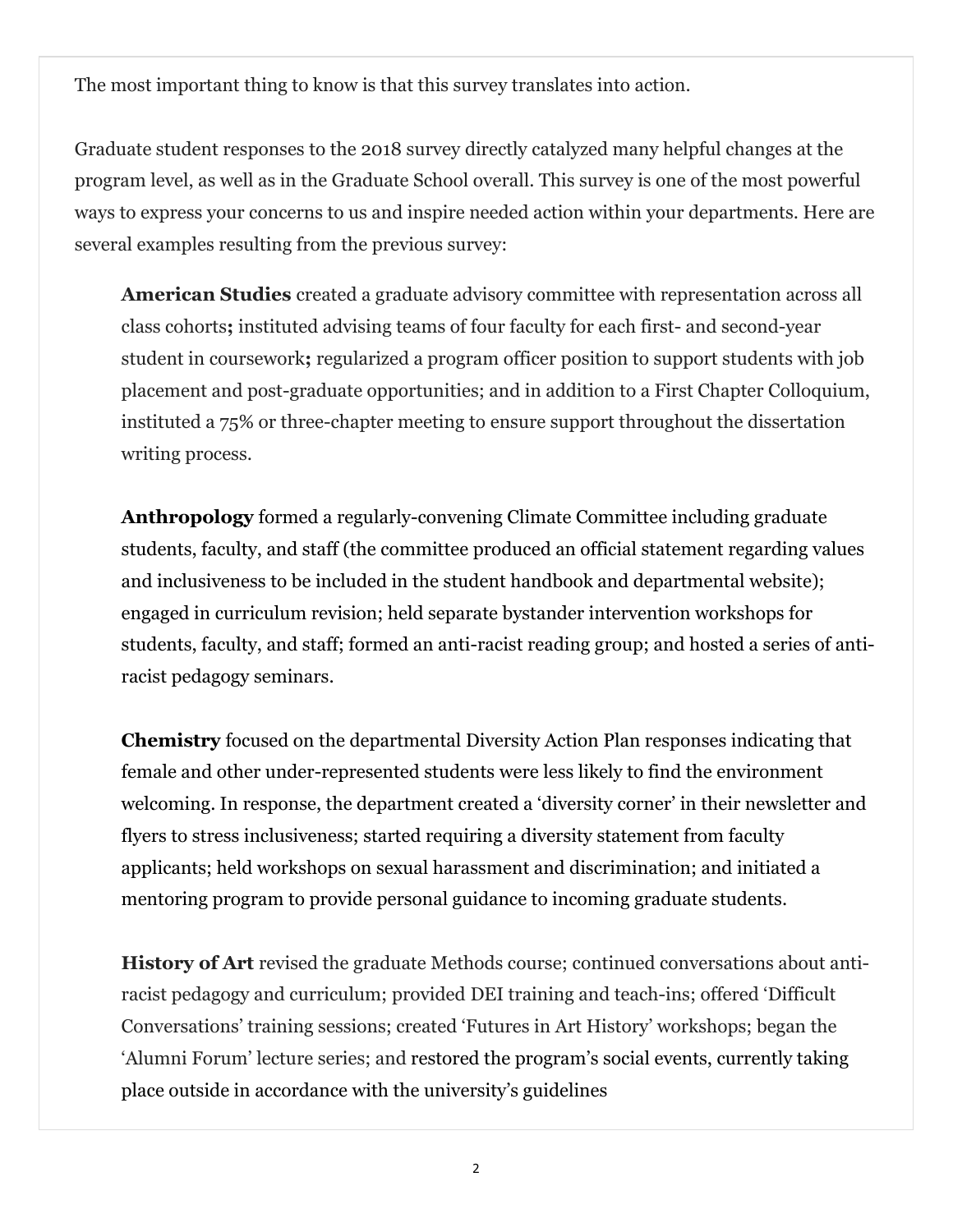**Linguistics** organized a Qualifying Paper group meeting for second- and third- year students; addressed specific departmental climate concerns and tensions between research areas; and offered a new course for first-years, LING 519: Perspectives on Grammar.

**Molecular Biophysics and Biochemistry** created an ombudsman position to offer students a confidential resource (unrelated to evaluation of academic performance) to consult for advice on personal issues; discussed issues of belonging with students; and focused on transparency and expectations for qualifying exam procedures.

**Political Science** expanded their third-year prospectus writing workshop from one semester to a full year; included professional development in first-, second-, and third-year courses; hosted four job market roundtables with alumni; and created a new writing group initiative.

**Sociology** held a listening session with graduate students and plans to resume more inperson research, advising, workshops, and other events with faculty and graduate students as we emerge from the pandemic.

As responses to the Doctoral Student Survey are completely confidential, you will have the opportunity to express views that might be uncomfortable or challenging to air through other means. **No student will be identified** in any report to the Graduate School deans or to any program. The Office of Institutional Research (OIR) will aggregate responses for analysis to maintain the highest standard of survey integrity, including confidentiality.

## **Please click here to take the survey.**

Thank you very much for taking the time to share your views with us. If you have any questions about the survey or how it is used, please contact **Dean Robert Harper-Mangels** for more information.

Sincerely, Lynn Cooley